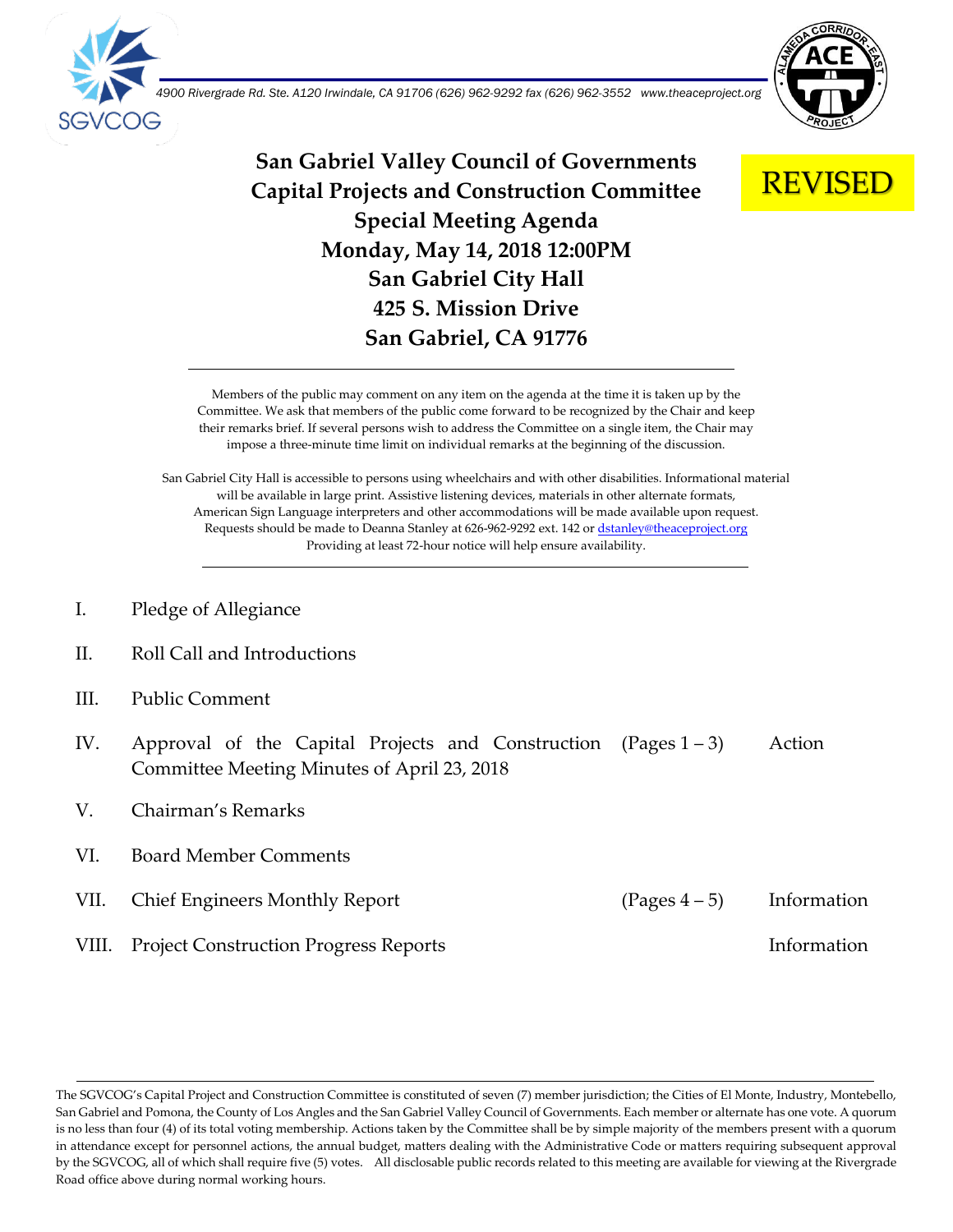- IX. Approval of the Project Definition Report for the At-Grade Crossing Safety Improvements Project in the City of Montebello  $(Pages 6 - 11)$  Action
- X. Approval of an Amendment to the Moffatt & Nichol Contract for Design Services for the Montebello Corridor Grade Separation Project  $(Pages 12 – 13)$  Action
- XI. Approval of Sale of Excess Property located at 921 Fairway Drive, Walnut, CA for the Fairway Drive Grade Separation Project  $(Pages 14 – 15)$  Action
- XII. Approval of an Increased Change Order Authorization for the Fairway Drive Grade Separation Project  $(Pages 16 – 17)$  Action
- XIII. Approval to Receive and File Closeout Update of Construction Contract with Griffith Company for the Nogales Street Grade Separation Project (Page 18) Action
- XIV. Approval to Receive and File Quarterly Financial, Audit, and Investment Reports  $(Pages 19 - 38)$  Action
- XV. Closed Session: The Committee will adjourn to closed session in accordance with Government Code Section 54956.9 to discuss existing litigation (two cases): Alameda Corridor-East Construction Authority on behalf of the San Gabriel Valley Council of Governments v R3K Partners, LLC, et. al Possible Action

Los Angeles Superior Court Case No. BC 572601

And

Alameda Corridor-East Construction Authority on behalf of the San Gabriel Valley Council of Governments v El Adobe Apts., Inc., et. al Possible Action

Los Angeles Superior Court Case No. BC646857

## XVI. Adjournment Action



*If you would like to receive the Capital Projects and Construction Committee agenda electronically, please email Amy Hanson at [ahanson@theaceproject.org](mailto:ahanson@theaceproject.org)*